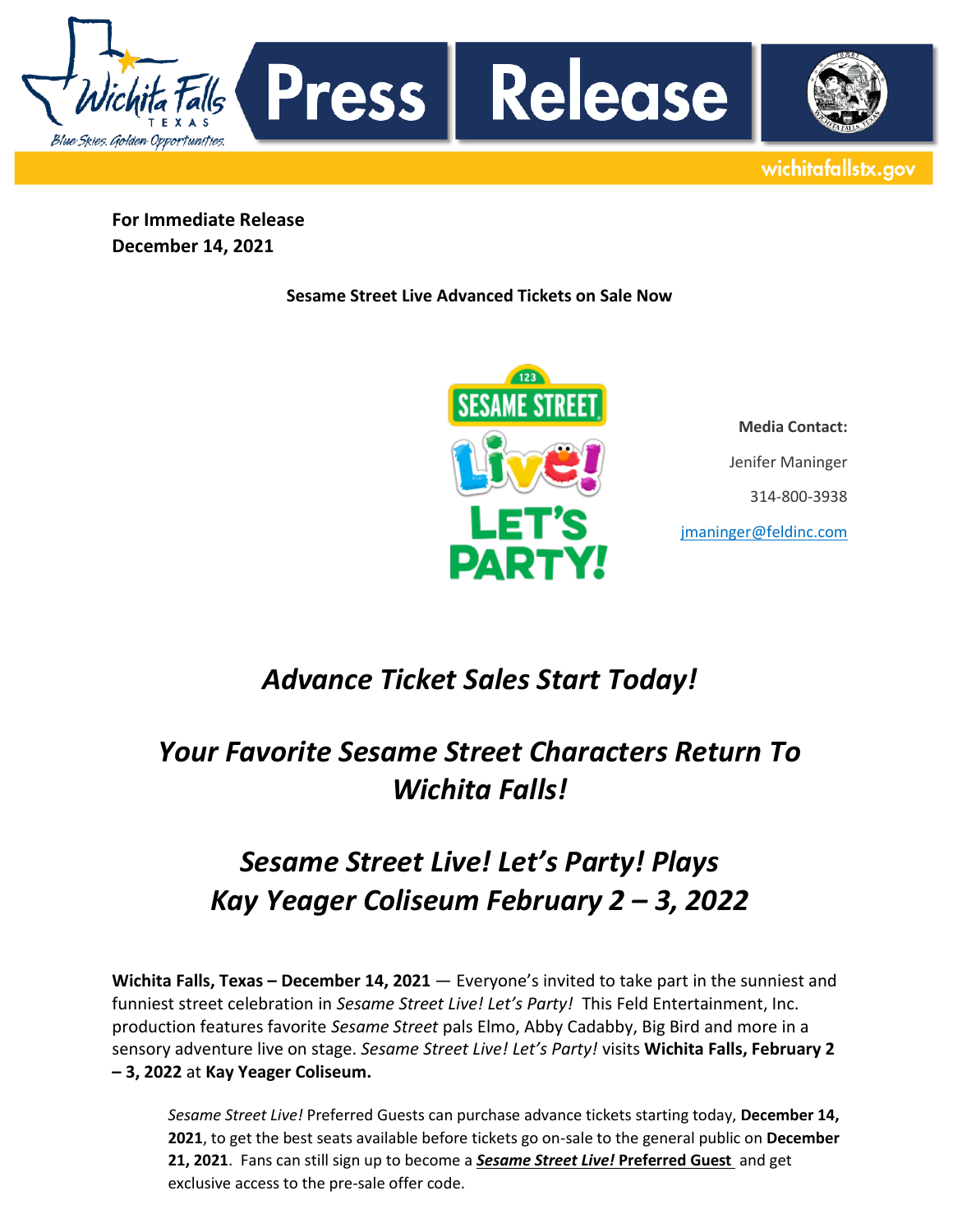While delivering the same fun-filled interactive experiences families expect from Sesame Street Live!, Feld Entertainment is continuing Guest Wellness Enhancements to help keep families safe at its live events. Feld Entertainment is working closely with venue partners to establish and follow COVID-19 health and safety standards in accordance with all federal, state and local guidelines. Please monitor the venue website for health and safety policies, including face covering and entry requirements, which are subject to change. Full details on Feld Entertainment Guest Wellness Enhancements can be found **[here](https://www.sesamestreetlive.com/guest-wellness)**.

From the moment the curtain rises, parents and children alike will be on their feet dancing along to a pop-infused soundtrack with new *Sesame Street* friends and live emcees Casey and Caleb. Planning a party isn't easy when everybody has a different idea of fun, but with some help from the audience, it becomes the ultimate reflection of what friendship plus teamwork can accomplish. Party guests will sing along to familiar songs, like "I Love Trash" and "C is for Cookie," with Oscar the Grouch and Cookie Monster; dance to the beat with Elmo; explore a wintry wonderland when Abby Cadabby's magic goes awry; take flight with Big Bird to learn about some of his fabulous feathered friends; and discover new cultures in an interactive Spanish lesson with Rosita.

| <b>WHERE:</b> | Kay Yeager Coliseum 1000 Fifth Street, Wichita Falls, TX 76301 |
|---------------|----------------------------------------------------------------|
|               |                                                                |

| WHEN: | Wednesday, February 2 3:00pm |                  |
|-------|------------------------------|------------------|
|       | Thursday, February 3         | 10:00am & 2:00pm |

**TICKETS:** [www.sesamestreetlive.com](http://www.sesamestreetlive.com/)

*\*Ticket pricing is subject to change based on market demand.*

*\* Service charges apply to internet orders.*

**MEDIA/PHOTOS:** Members of the media should visit **[here](https://www.dropbox.com/sh/rwtwe0hsokwhq8x/AADjuCy75xRzqR4SLIF3sNFza?dl=0)** for hi-res photos and video.

For more info about *Sesame Street Live!*, follow *Sesame Street Live!* social media channels: **[Facebook](https://www.facebook.com/sesamestreetlive)**, **[Twitter](https://twitter.com/sesamestlive)** & **[Instagram](https://www.instagram.com/sesamestreetlive/)**. Subscribe to the *Sesame Street Live!* YouTube Channel at **[YouTube](https://www.youtube.com/SesameStreetLive)**.

#### **About Feld Entertainment**

Feld Entertainment® is the worldwide leader in producing and presenting live family entertainment experiences that bring people together and uplift the human spirit. Properties include Monster Jam<sup>®</sup>, Monster Energy Supercross, *Disney On Ice, Disney Live!,* Marvel Universe LIVE!, *Sesame Street Live!, DreamWorks Trolls The Experience* and *Jurassic World Live Tour*. Across the brand portfolio, Feld